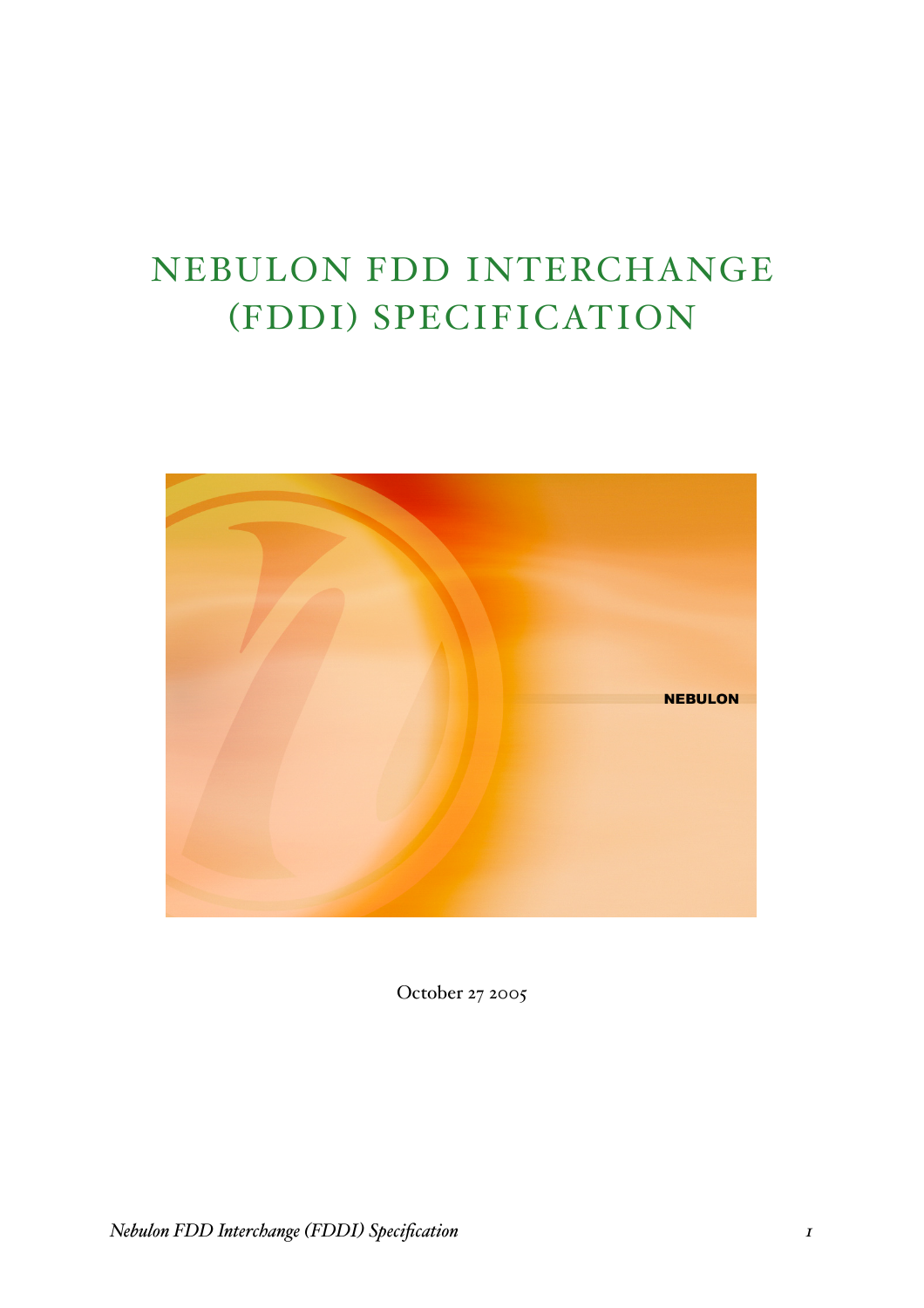Copyright 1993-2005, Nebulon Pty. Ltd.

Nebulon has agreed that no person shall be deemed to have infringed the copyright in the included material of Nebulon by reason of having used the specification set forth herein or having conformed any computer software to the specification.

## Patent

The attention of adopters is directed to the possibility that compliance with or adoption of Nebulon FDDI specifications may require use of an invention covered by patent rights. Nebulon shall not be responsible for identifying patents for which a license may be required by any Nebulon specification, or for conducting legal inquiries into the legal validity or scope of those patents that are brought to its attention. Nebulon FDDI specifications are prospective and advisory only. Prospective users are responsible for protecting themselves against liability for infringement of patents.

## **Notice**

The information contained in this document is subject to change without notice. The material in this document details a Nebulon specification in accordance with the license and notices set forth on this page. This document does not represent a commitment to implement any portion of this specification in any company's products.

WHILE THE INFORMATION IN THIS PUBLICATION IS BELIEVED TO BE ACCURATE, NEBULON MAKES NO WARRANTY OF ANY KIND, EXPRESS OR IMPLIED, WITH REGARD TO THIS MATERIAL INCLUDING, BUT NOT LIM-ITED TO ANYWARRANTY OF TITLE OR OWNERSHIP, IMPLIED WAR-RANTY OF MERCHANTABILITY ORWARRANTY OF FITNESS FOR PAR-TICULAR PURPOSE OR USE. In no event shall Nebulon be liable for errors contained herein or for indirect, incidental, special, consequential, reliance or cover damages, including loss of profits, revenue, data or use, incurred by any user or any third party. Nebulon (acting itself or through its designees) is and shall at all times be the sole entity that may authorise developers, suppliers and sellers of computer software to use certification marks, trademarks or other special designations to indicate compliance with these materials. This document contains information which is protected by copyright. All Rights Reserved. No part of this work covered by copyright herein may be reproduced or used in any form or by any means--graphic, electronic, or mechanical, including photocopying, recording, taping, or information storage and retrieval systems--without permission of the copyright owner.

Nebulon, FDD, Feature Driven Development, and FDDI are trademarks of Nebulon Pty. Ltd.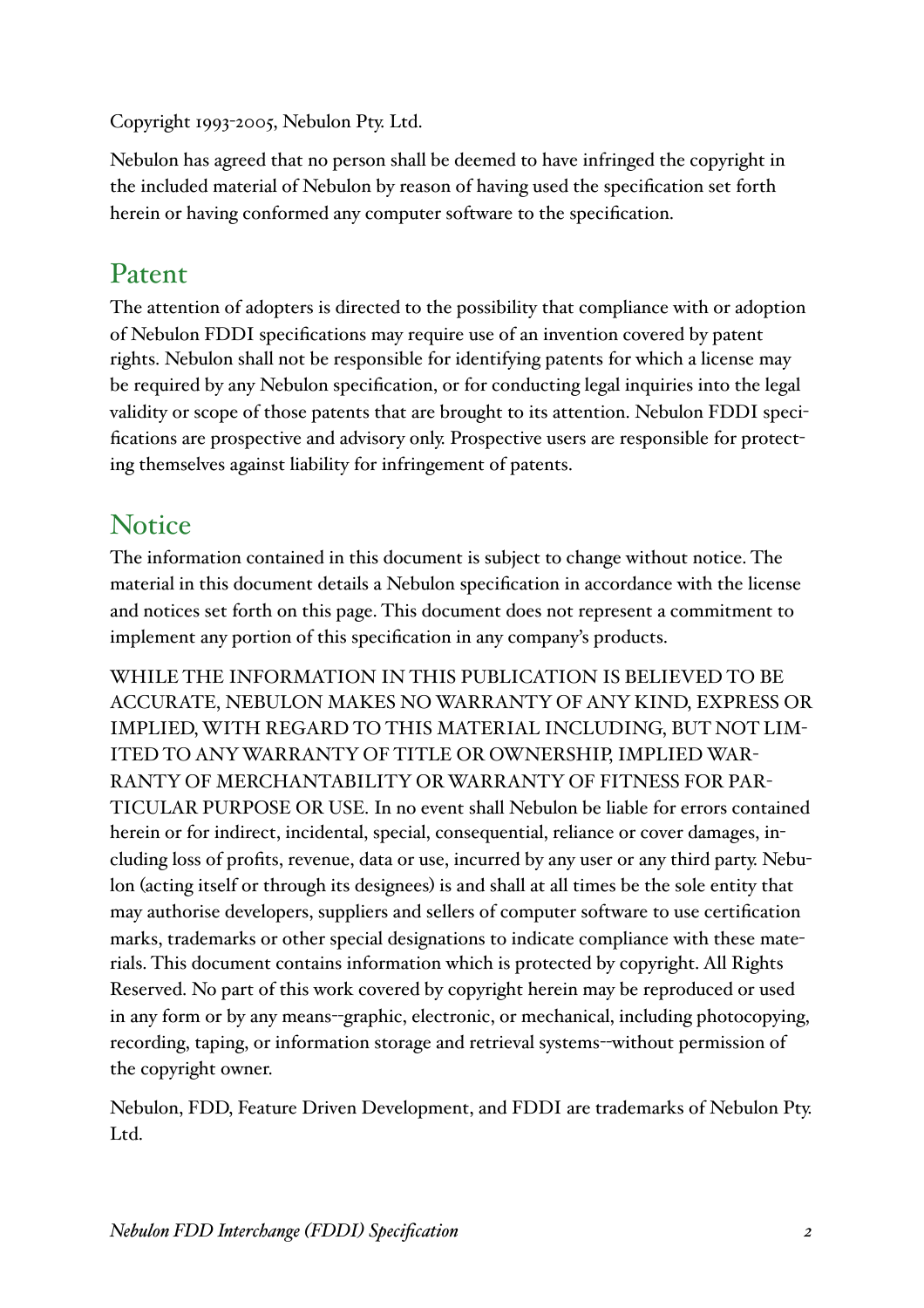## Issue Reporting

All Nebulon FDDI specifications are subject to continuous review and improvement. As part of this process we encourage readers to report any ambiguities, inconsistencies, or inaccuracies they may find.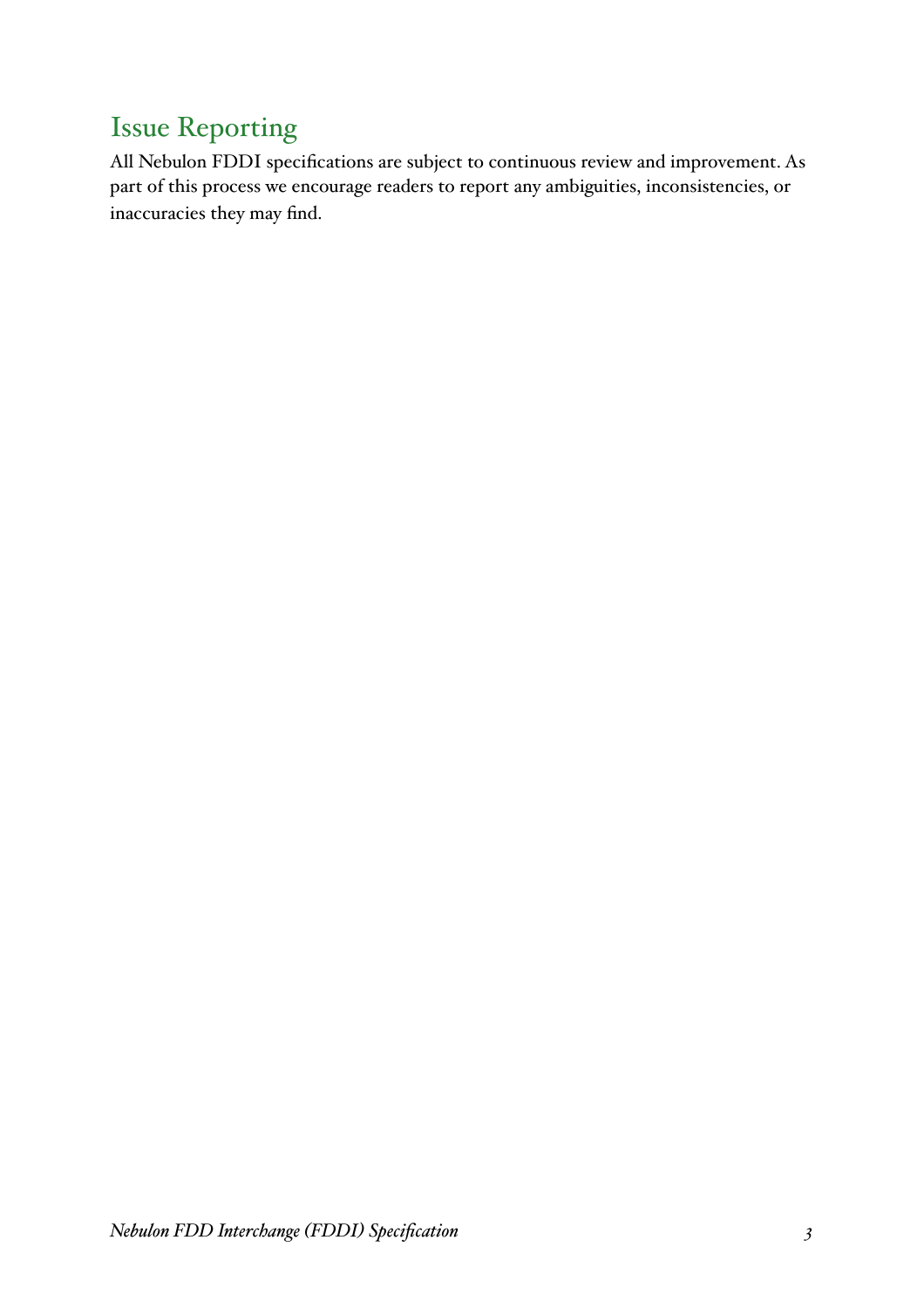## TABLE OF CONTENTS

| preface                             | $\mathcal{S}$  |
|-------------------------------------|----------------|
| <b>About the FDDI Specification</b> | 5              |
| <b>Intended Audience and Use</b>    | 5              |
| <b>STRUCTURE</b>                    | 6              |
| Core                                | 6              |
| Progress                            | $\overline{7}$ |
| <b>Extension</b>                    | $\delta$       |
| <b>SCHEMA</b>                       | 9              |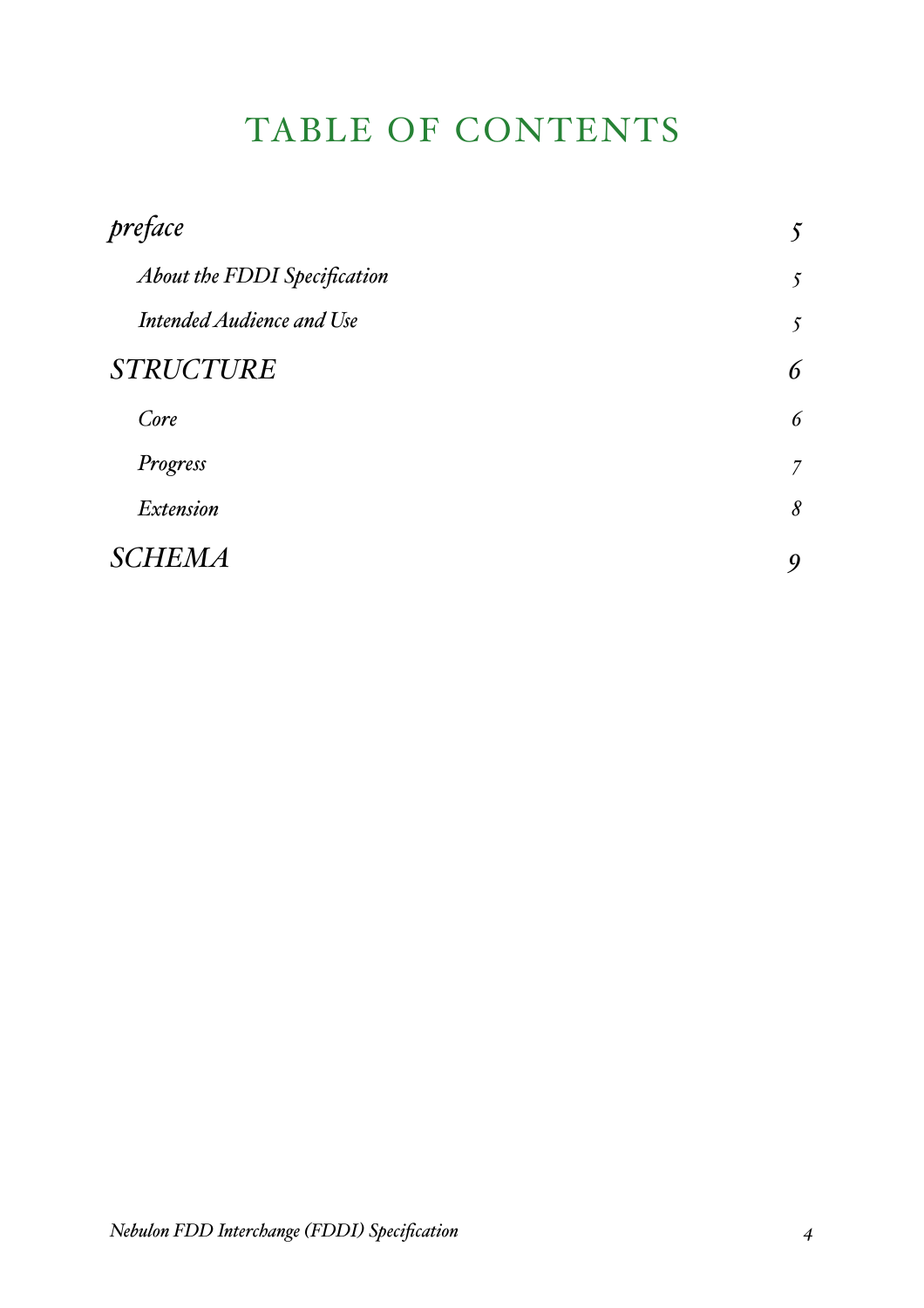## PREFACE

### About the FDDI Specification

The main purpose of FDDI is to enable the exchange of FDD project related information between diverse software systems and components.

FDDI (**f**  $\mathbf{i} \mathbf{d} \cdot \mathbf{e}$ ) is pronounced fiddy (as for the word giddy but replacing the g with an f).

## Intended Audience and Use

This first public draft is for FDD tool authors and other interested parties to analyse, discuss and provide feedback at http://www.featuredrivendevelopment.com

The scope in this draft is to allow you to communicate enough information to produce the "standard" reports that are mentioned in the FDD documentation. It doesn't cater for the trend report, as the whole notion of reporting over time is a complex one. The issues are understood, but it was felt that it added too much complexity for this first draft.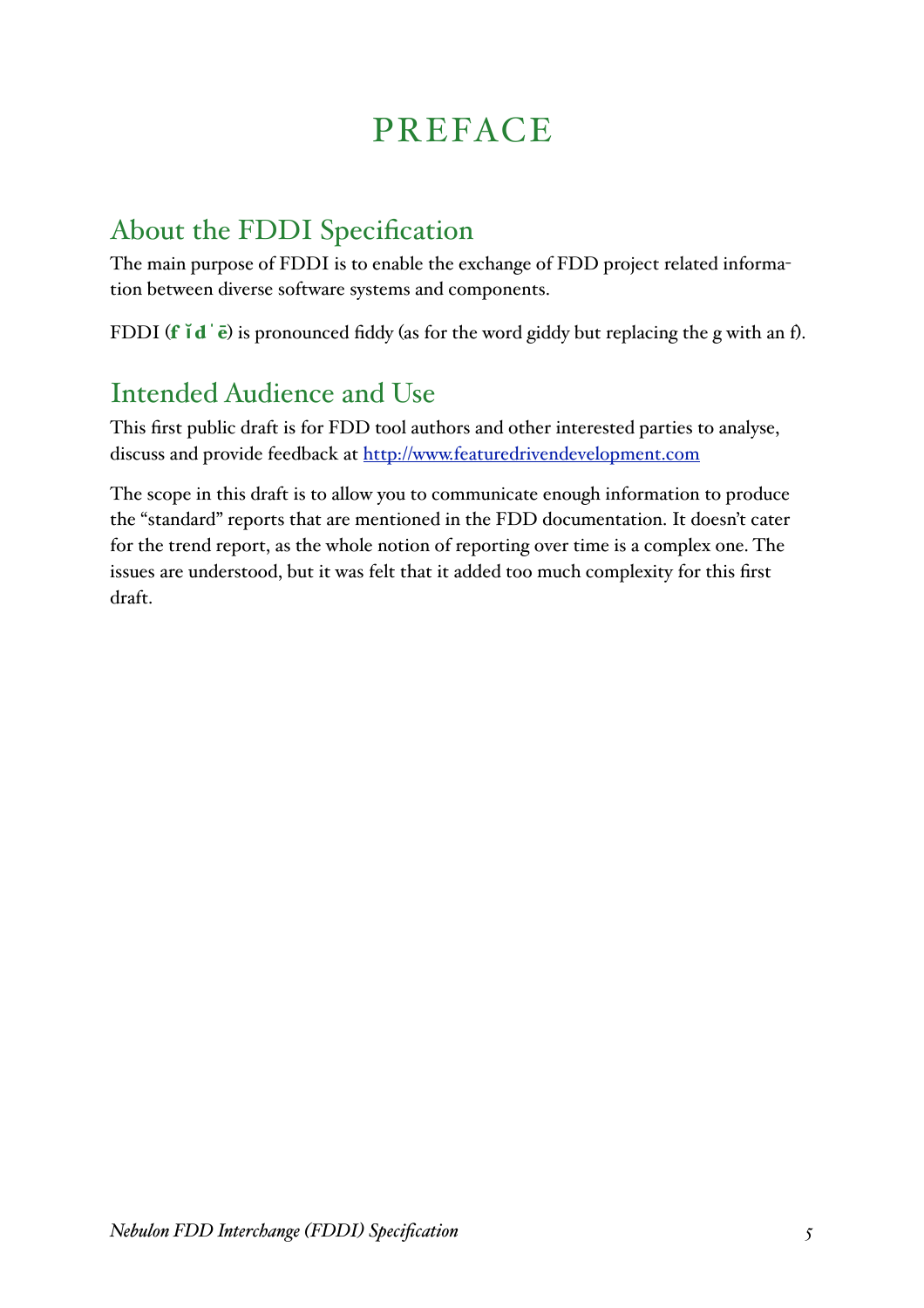## **STRUCTURE**

#### Core

The "core" revolves around a project with the following structure.

Project

Subject\*

Activity\*

Feature\*

Milestone\*

This might look familiar: it's basically a hierarchical list of features, with 2 levels of breakdown, along with milestones. This is the structure described in the original JMCU book, and in some detail at the website www.featuredrivendevelopment.com as well.

In the past this structure was known as a project, but that's not what it's really about. On a typical FDD project we would have one of these structures for the PD layer, one for the UI layer, and possibly one for the SI layer. All of these together are "the project".

However, this decomposition of the project is not always along architectural boundaries. We might expose other parts of the project, such as documentation (e.g. writing the online help), testing, or externally subcontracted work, through one of these structures.

We now call one of these structures a project aspect.

So now a project has some number of aspects, each having its own breakdown of structures. Note that each aspect may have different milestones, for example it's typical for PD and UI to use a different set of milestones.

We also want to allow the aggregation of projects in some way. Program management is typically how this is done, so we provide a simple hierarchical organisation of project as well.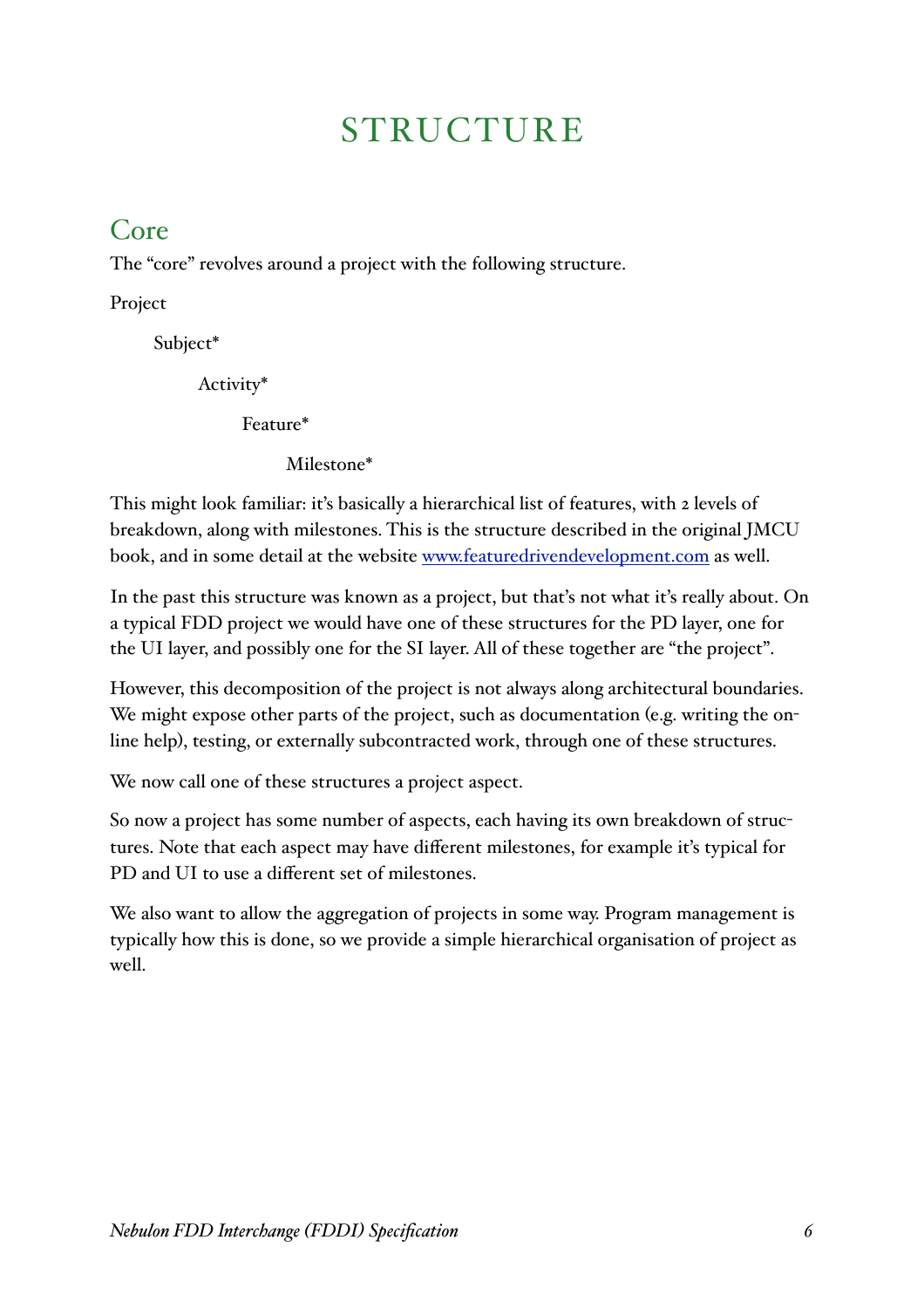So now the structure becomes:

#### Program

Project\*

Aspect\*

AspectDesc?

#### MilestoneDesc+

Subject\*

Activity\*

Feature\*

Milestone\*

#### Progress

We also want to allow the exchange of progress information, not just the project structure. Fortunately the information we want to report is pretty much the same at all levels, whether it's a business activity, subject area, of the project as a whole.

An individual feature has a percentage completion figure, derived from its milestones, and an overall status. For each level of aggregation above this we record the rolled up percentage completion and the total number of features. We also breakdown the feature counts by status, for example "completed" vs. "not started". Optionally we can also derive an overall status at the rolled up level.

This gives a progress element that looks something like this:

```
<progress count="43" completion="57" status="underway">
     <kpi status="notstarted" count="0"/>
     <kpi status="underway" count="3"/>
     <kpi status="attention" count="0"/>
     <kpi status="complete" count="40"/>
     <kpi status="inactive" count="0"/>
</progress>
```
This element can be attached to a program, project, subject or activity to provide rolledup summary data. Since the count attribute defaults to 1, and the kpi's are optional, we can reuse the same element to describe the progress of a feature as well. For milestones we can optionally attach a status attribute.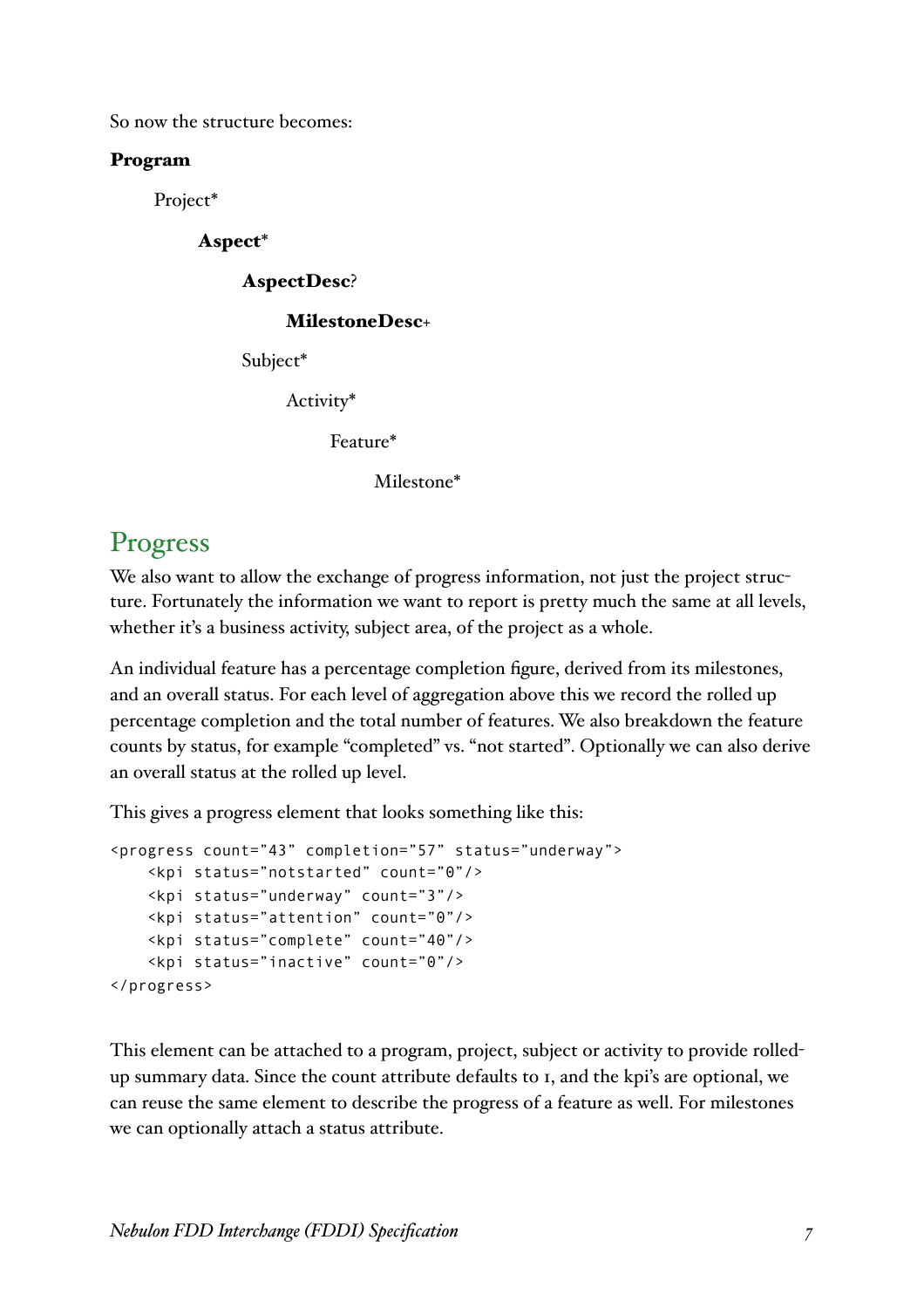### Extension

Two facilities have been added to allow for schema extensions. The first is that any element in the fddi schema can have additional attributes, as long as they are from a different namespace. The second is the use of extension elements, in a similar fashion to XMI. For most elements we can specify a number of extensions, with arbitrary content, that are intended for use by third party tools.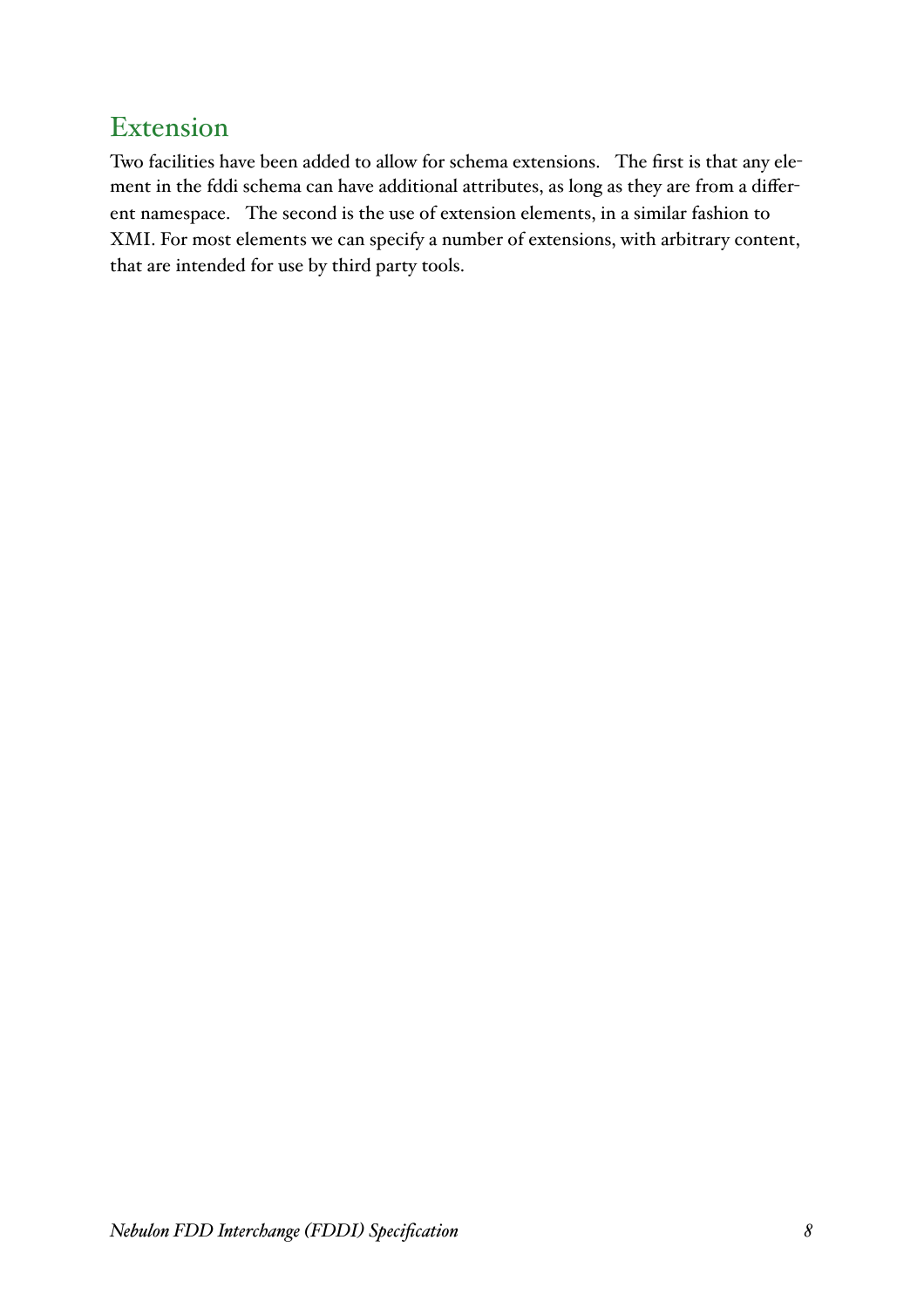## **SCHEMA**

<?xml version="1.0" encoding="UTF-8" ?>

<xsd:schema xmlns:xsd="http://www.w3.org/2001/XMLSchema"

targetNamespace="http://www.nebulon.com/xml/2004/fddi" xmlns:fddi="http://www.nebulon.com/xml/2004/fddi">

 <xsd:annotation> <xsd:documentation> The FDD Interchange (FDDI) Schema. </xsd:documentation> </xsd:annotation>

 <xsd:attributeGroup name="baseAttrs"> <xsd:annotation> <xsd:documentation> Attributes common to all elements. Any element can have an optional "id" attribute.

 The extension mechanism allows us to place arbitrary attributes on any element, but they must come from a different namespace. </xsd:documentation> </xsd:annotation>

```
 <xsd:attribute name="id" type="xsd:ID" use="optional"/>
  <xsd:anyAttribute namespace="##other" processContents="lax"/>
 </xsd:attributeGroup>
```
<xsd:element name="fddi">

<xsd:annotation>

<xsd:documentation>

Top level container for the XML fragment.

 This can contain some number of either programs, projects or aspects (but cannot be a mixture of these) and any number of extension elements. </xsd:documentation> </xsd:annotation> <xsd:complexType> <xsd:sequence> <xsd:choice> <xsd:element ref="fddi:program" minOccurs="0" maxOccurs="unbounded" /> <xsd:element ref="fddi:project" minOccurs="0" maxOccurs="unbounded" /> <xsd:element ref="fddi:aspect" minOccurs="0" maxOccurs="unbounded" />

```
Nebulon FDD Interchange (FDDI) Specification 9
```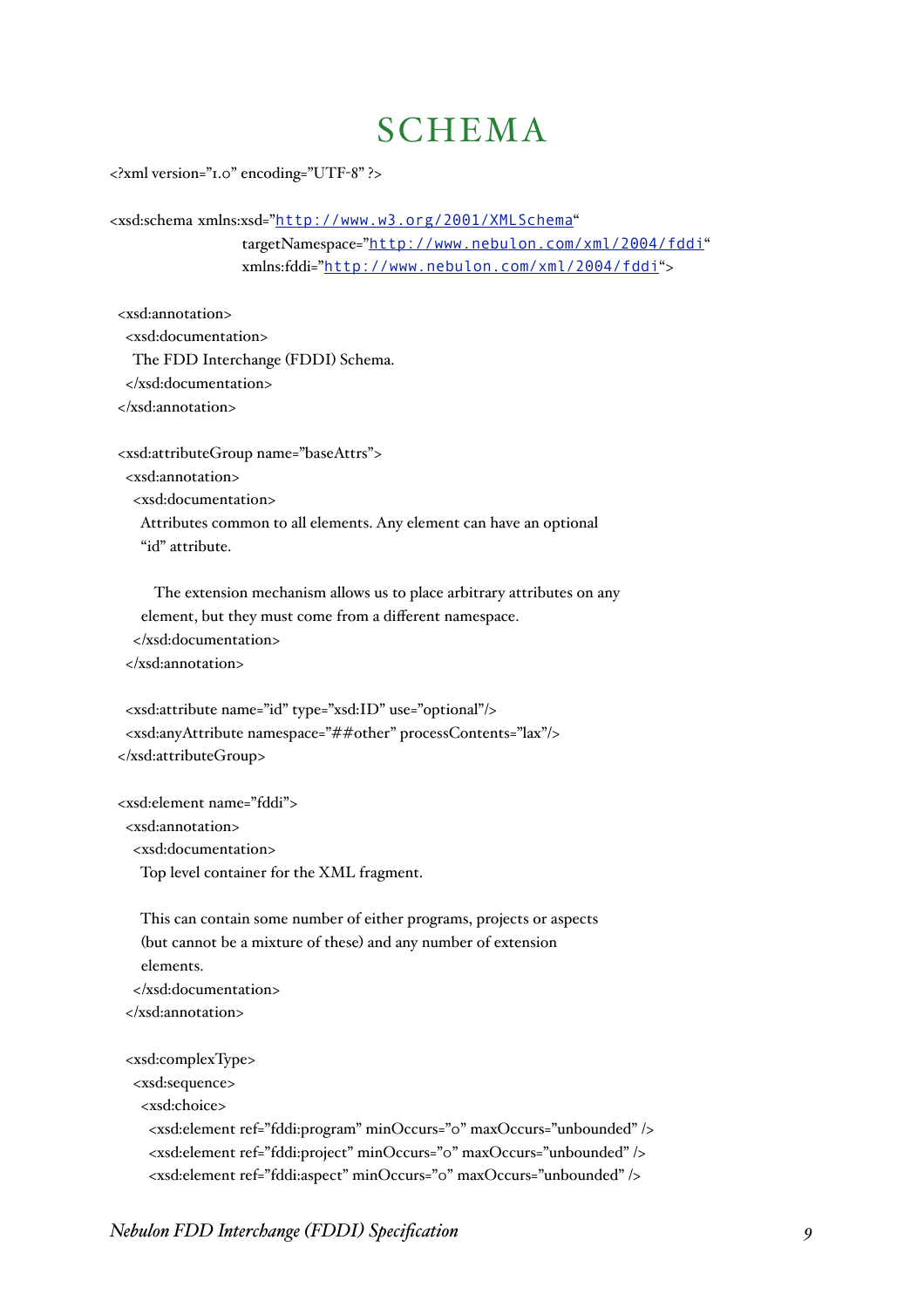</xsd:choice>

 <xsd:element name="extension" type="fddi:extension" minOccurs="0" maxOccurs="unbounded" /> </xsd:sequence>

 <xsd:attributeGroup ref="fddi:baseAttrs"/> </xsd:complexType>

</xsd:element>

<xsd:element name="program">

<xsd:annotation>

<xsd:documentation>

 Programs are a way to aggregate Projects into a hierarchy. A program may contain either some number of other programs or some number of projects but not both.

 In additional it may contain an optional progress element and any number of extension elements. </xsd:documentation>

</xsd:annotation>

<xsd:complexType>

<xsd:sequence>

<xsd:choice>

```
 <xsd:element ref="fddi:program" minOccurs="0" maxOccurs="unbounded" />
```
<xsd:element ref="fddi:project" minOccurs="0" maxOccurs="unbounded" />

</xsd:choice>

<xsd:element name="progress" type="fddi:progress" minOccurs="0" maxOccurs="1" />

 <xsd:element name="extension" type="fddi:extension" minOccurs="0" maxOccurs="unbounded" /> </xsd:sequence>

 <xsd:attributeGroup ref="fddi:baseAttrs"/> <xsd:attribute name="name" type="xsd:token" use="required" />

</xsd:complexType>

</xsd:element>

<xsd:element name="project">

```
 <xsd:annotation>
```
<xsd:documentation>

A project is some number of aspects, where each aspect may be of a

different type. For example: UI, PD and SI aspects. It may also contain

an optional progress element and any number of extension elements.

</xsd:documentation>

</xsd:annotation>

<xsd:complexType>

*Nebulon FDD Interchange (FDDI) Specification 10*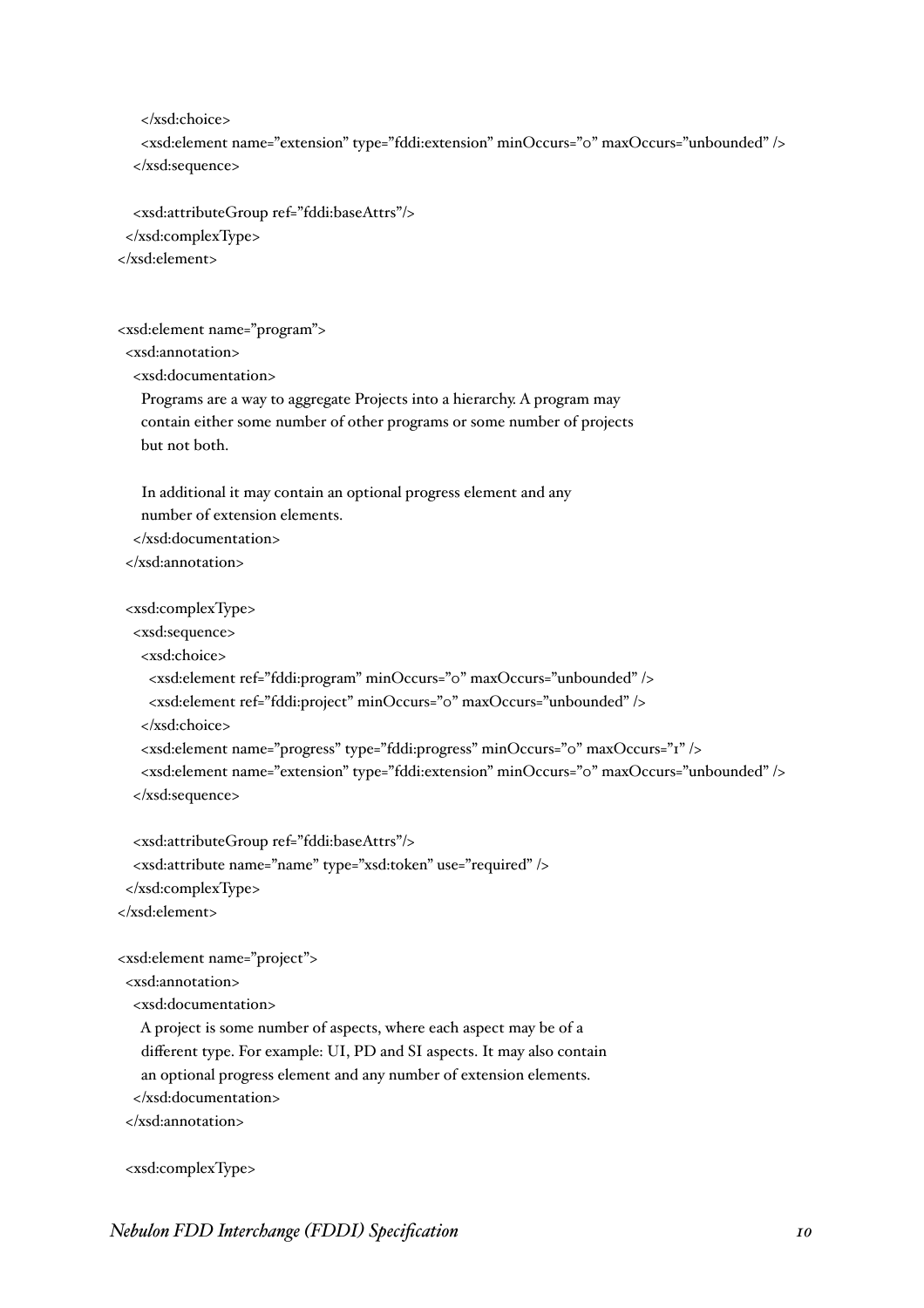<xsd:sequence>

 <xsd:element ref="fddi:aspect" minOccurs="0" maxOccurs="unbounded" /> <xsd:element name="progress" type="fddi:progress" minOccurs="0" maxOccurs="1" /> <xsd:element name="extension" type="fddi:extension" minOccurs="0" maxOccurs="unbounded" /> </xsd:sequence>

 <xsd:attributeGroup ref="fddi:baseAttrs"/> <xsd:attribute name="name" type="xsd:token" use="required" /> </xsd:complexType> </xsd:element>

<xsd:element name="aspect">

<xsd:annotation>

<xsd:documentation>

 Aspects are a "Feature Breakdown Structure" (FBS), which are a two-level decomposed list of features and optionally the non-standard milestone definitions to be used.

 It may also contain an optional progress element and any number of extension elements. </xsd:documentation>

</xsd:annotation>

<xsd:complexType>

<xsd:sequence>

 <xsd:element name="description" type="fddi:aspectDesc" minOccurs="0" maxOccurs="1" /> <xsd:element name="subject" type="fddi:subject" minOccurs="0" maxOccurs="unbounded" /> <xsd:element name="progress" type="fddi:progress" minOccurs="0" maxOccurs="1" /> <xsd:element name="extension" type="fddi:extension" minOccurs="0" maxOccurs="unbounded" /> </xsd:sequence>

 <xsd:attributeGroup ref="fddi:baseAttrs"/> <xsd:attribute name="name" type="xsd:token" use="required" /> </xsd:complexType> </xsd:element>

```
 <xsd:complexType name="aspectDesc">
```

```
 <xsd:annotation>
```
<xsd:documentation>

An aspect description is the set of milestone definitions and the

names of key concepts: subject area, business activity, feature,

milestone.

</xsd:documentation>

</xsd:annotation>

<xsd:sequence>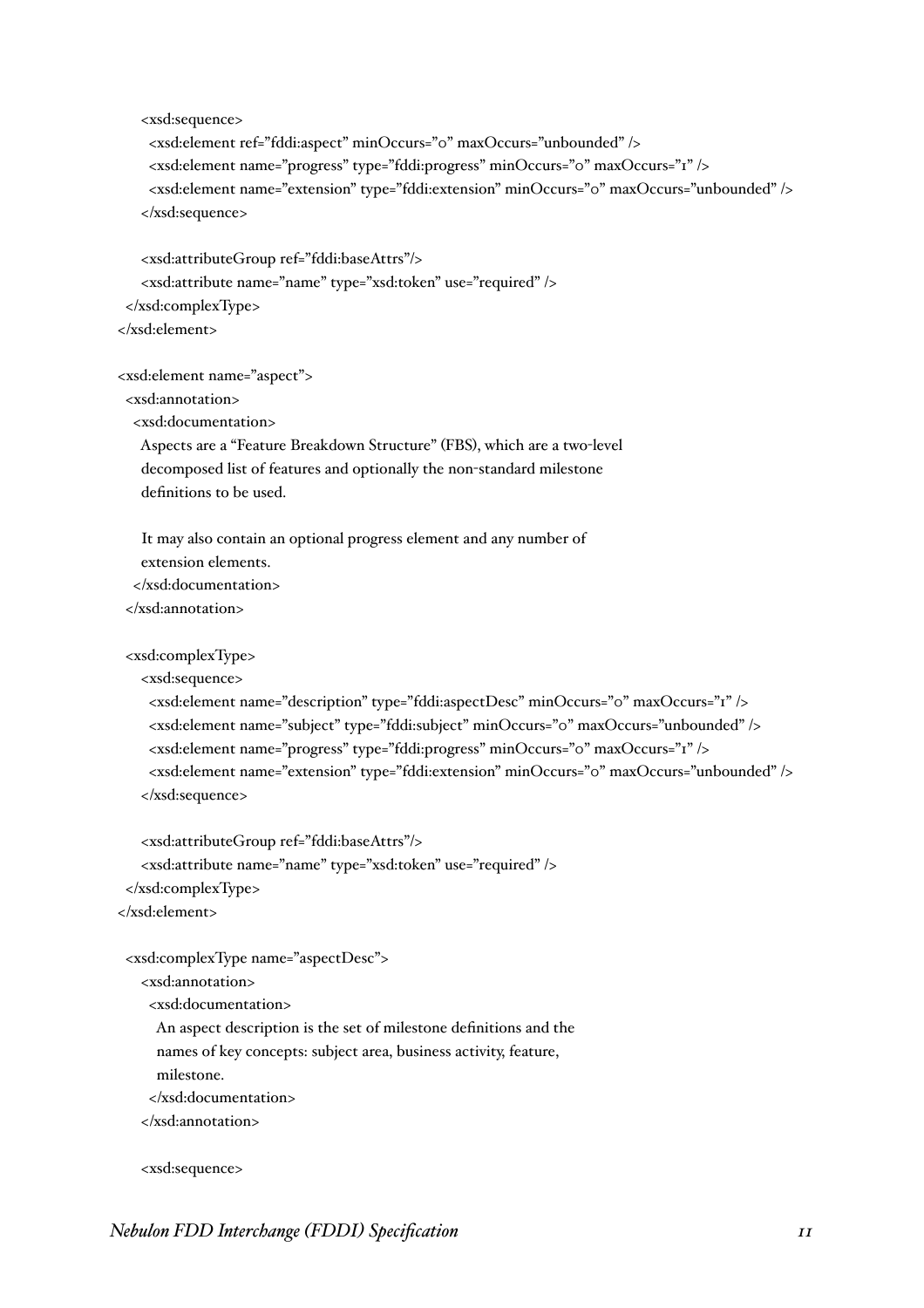<xsd:element name="milestoneDesc" type="fddi:milestoneDesc" minOccurs="1" maxOccurs="un- bounded" />

 <xsd:element name="extension" type="fddi:extension" minOccurs="0" maxOccurs="unbounded" /> </xsd:sequence>

 <xsd:attributeGroup ref="fddi:baseAttrs"/> <xsd:attribute name="subjectName" type="xsd:token" /> <xsd:attribute name="activityName" type="xsd:token" /> <xsd:attribute name="featureName" type="xsd:token" /> <xsd:attribute name="milestoneName" type="xsd:token" /> </xsd:complexType>

<xsd:complexType name="milestoneDesc">

<xsd:annotation>

<xsd:documentation>

A milestone is defined by a name and effort, and may optionally

contain any number of extension elements.

</xsd:documentation>

</xsd:annotation>

<xsd:sequence>

 <xsd:element name="extension" type="fddi:extension" minOccurs="0" maxOccurs="unbounded" /> </xsd:sequence>

<xsd:attributeGroup ref="fddi:baseAttrs"/>

<xsd:attribute name="name" type="xsd:string" use="required" />

<xsd:attribute name="effort" type="xsd:nonNegativeInteger" use="required" />

</xsd:complexType>

<xsd:complexType name="subject">

<xsd:annotation>

<xsd:documentation>

This is the top level of the FBS, named "Subject Area" in a

standard project.

</xsd:documentation>

</xsd:annotation>

<xsd:sequence>

 <xsd:element name="activity" type="fddi:activity" minOccurs="0" maxOccurs="unbounded" /> <xsd:element name="progress" type="fddi:progress" minOccurs="0" maxOccurs="1" /> <xsd:element name="extension" type="fddi:extension" minOccurs="0" maxOccurs="unbounded" /> </xsd:sequence>

 <xsd:attributeGroup ref="fddi:baseAttrs"/> <xsd:attribute name="prefix" type="xsd:token" use="required" /> <xsd:attribute name="name" type="xsd:token" use="required" />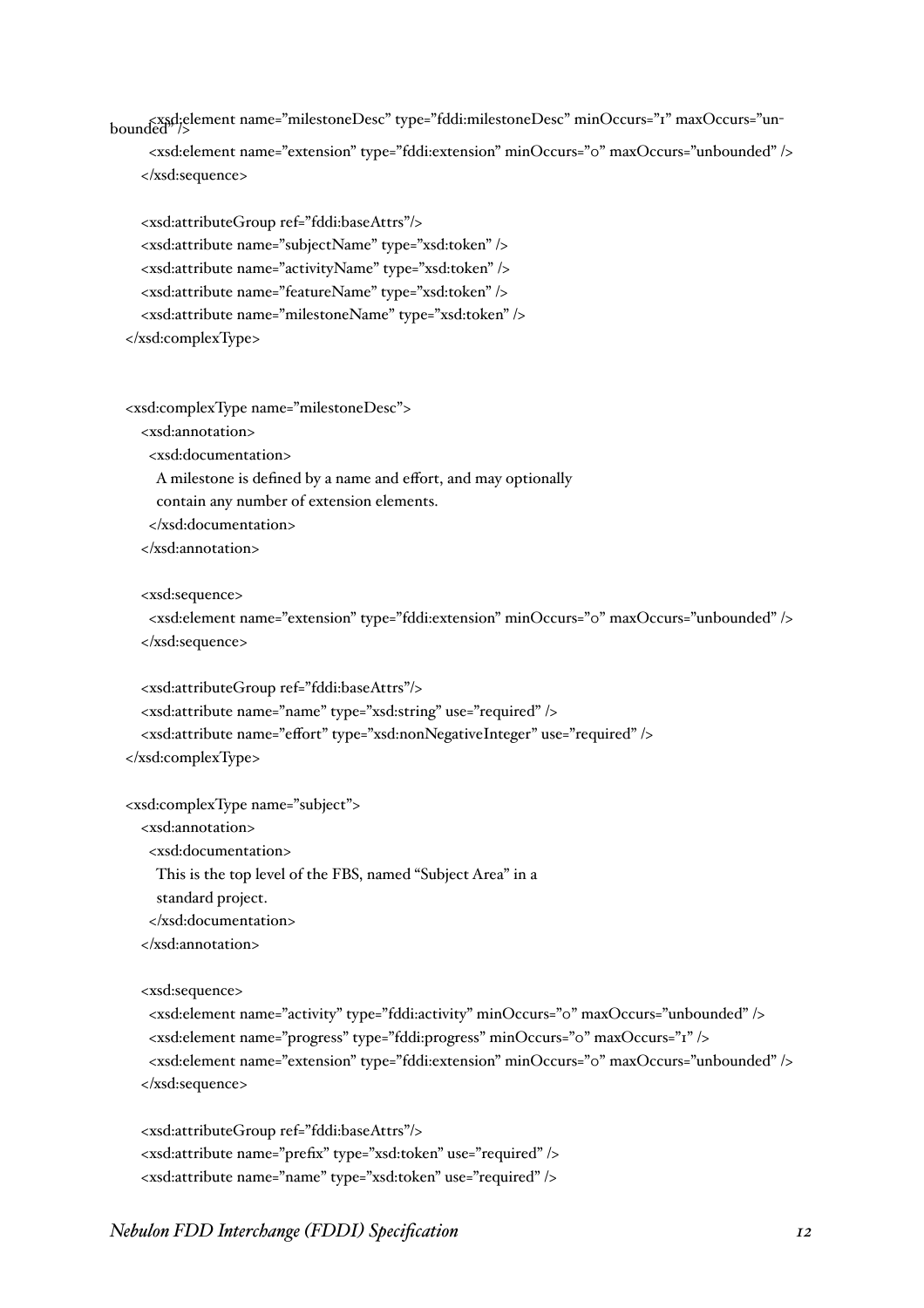</xsd:complexType>

<xsd:complexType name="activity">

<xsd:annotation>

<xsd:documentation>

This is the second level in the FBS hierarchy, named "Business

Activity" in a standard project.

</xsd:documentation>

</xsd:annotation>

<xsd:sequence>

 <xsd:element name="feature" type="fddi:feature" minOccurs="0" maxOccurs="unbounded" /> <xsd:element name="progress" type="fddi:progress" minOccurs="0" maxOccurs="1" /> <xsd:element name="extension" type="fddi:extension" minOccurs="0" maxOccurs="unbounded" /> </xsd:sequence>

<xsd:attributeGroup ref="fddi:baseAttrs"/>

<xsd:attribute name="name" type="xsd:token" use="required" />

<xsd:attribute name="target" type="xsd:gYearMonth" use="optional" />

<xsd:attribute name="initials" type="xsd:NCName" use="optional" />

</xsd:complexType>

<xsd:complexType name="feature">

<xsd:annotation>

<xsd:documentation>

A feature is some small piece of client valued function.

</xsd:documentation>

</xsd:annotation>

<xsd:sequence>

<xsd:element name="name" type="xsd:string" />

 <xsd:element name="milestone" type="fddi:milestone" minOccurs="0" maxOccurs="unbounded" /> <xsd:element name="remarks" type="fddi:note" minOccurs="0" maxOccurs="unbounded" />

<xsd:element name="progress" type="fddi:progress" minOccurs="0" maxOccurs="1" />

 <xsd:element name="extension" type="fddi:extension" minOccurs="0" maxOccurs="unbounded" /> </xsd:sequence>

 <xsd:attributeGroup ref="fddi:baseAttrs"/> <xsd:attribute name="seq" type="xsd:positiveInteger" use="required" /> <xsd:attribute name="initials" type="xsd:string" /> </xsd:complexType>

 <xsd:complexType name="note" mixed="true"> <xsd:annotation> <xsd:documentation> Notes may contain the initials of who wrote them, and the date

*Nebulon FDD Interchange (FDDI) Specification 13*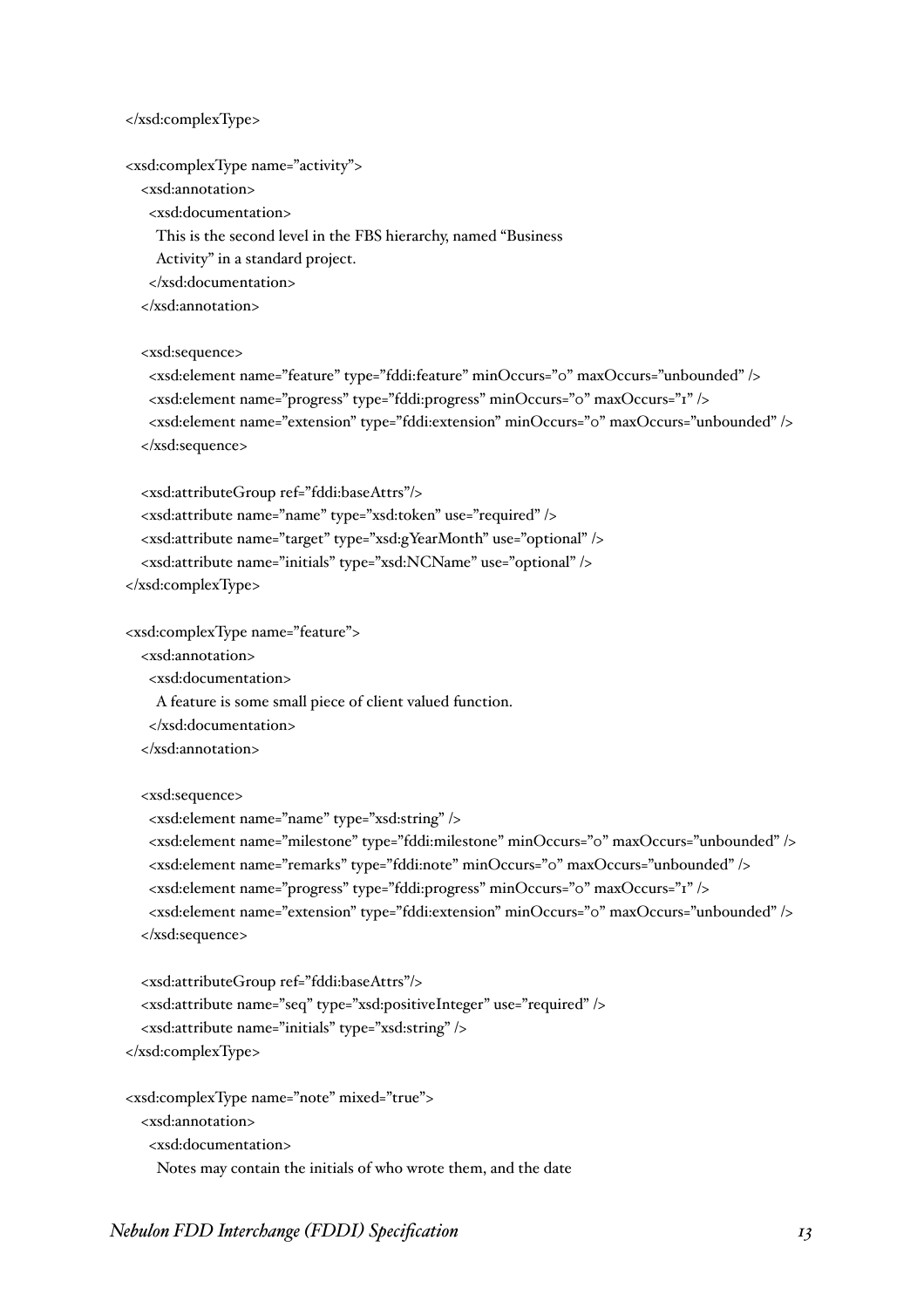#### entered.

 In addition they may contain extension elements in a mixed content model and the usual base attributes.

 </xsd:documentation> </xsd:annotation>

<xsd:sequence>

 <xsd:element name="extension" type="fddi:extension" minOccurs="0" maxOccurs="unbounded" /> </xsd:sequence>

<xsd:attributeGroup ref="fddi:baseAttrs"/>

 <xsd:attribute name="entered" type="xsd:date" use="optional" /> <xsd:attribute name="initials" type="xsd:string" use="optional" />

</xsd:complexType>

<xsd:complexType name="milestone">

<xsd:annotation>

<xsd:documentation>

A milestone has a planned date, an optional actual date, and maybe

a derived status as well. It may optionally contain any number of

extension elements as well.

</xsd:documentation>

</xsd:annotation>

<xsd:sequence>

```
 <xsd:element name="extension" type="fddi:extension" minOccurs="0" maxOccurs="unbounded" />
 </xsd:sequence>
```
 <xsd:attributeGroup ref="fddi:baseAttrs"/> <xsd:attribute name="planned" type="xsd:date" use="required" /> <xsd:attribute name="actual" type="xsd:date" use="optional" /> <xsd:attribute name="status" type="fddi:statusEnum" use="optional" /> </xsd:complexType>

```
 <xsd:simpleType name="statusEnum">
  <xsd:annotation>
```
<xsd:documentation>

An enumerated type for "status" attributes, used on milestones and

progress elements.

</xsd:documentation>

</xsd:annotation>

 <xsd:restriction base="xsd:NMTOKEN"> <xsd:enumeration value="notstarted"/> <xsd:enumeration value="underway"/>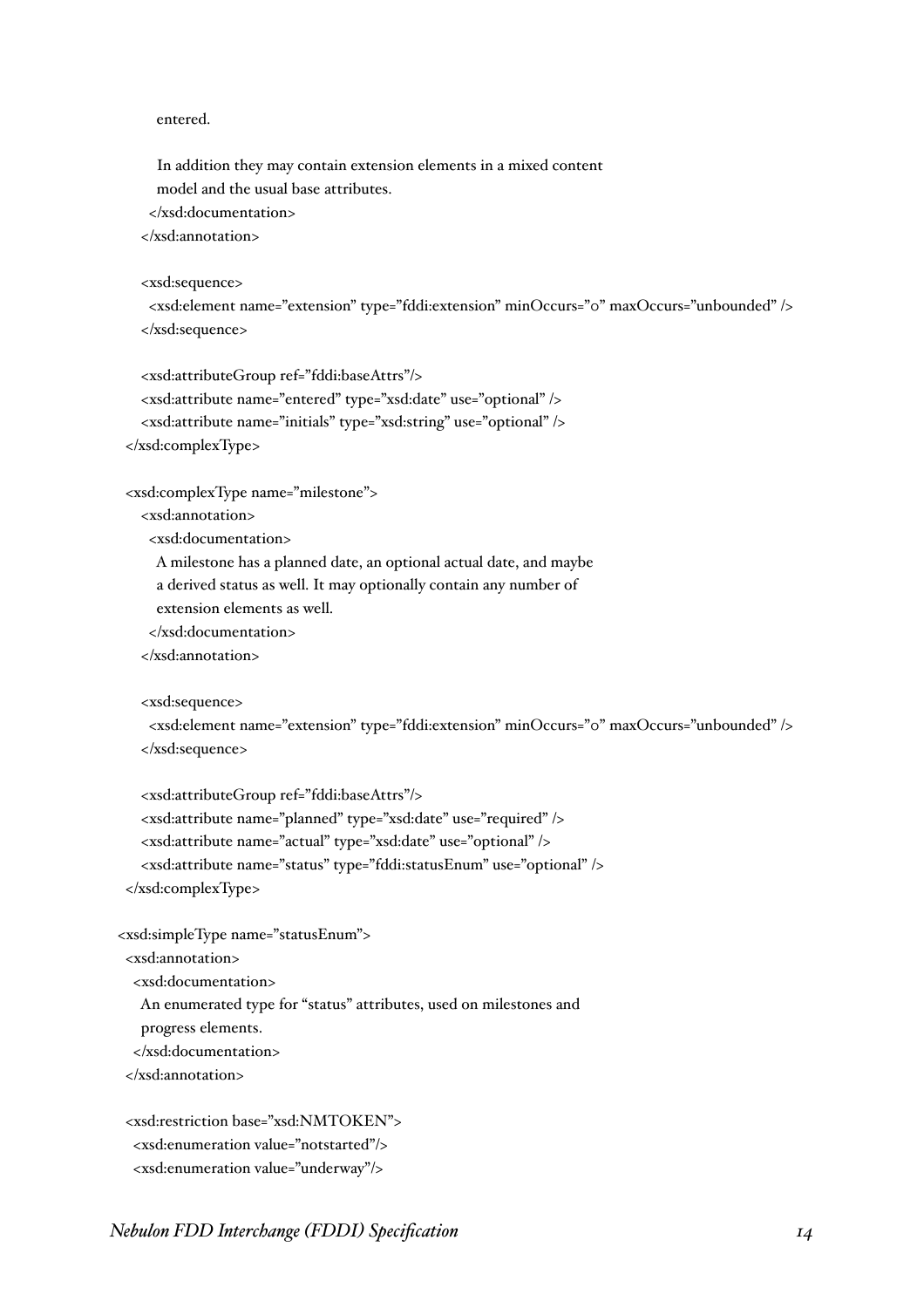```
 <xsd:enumeration value="attention"/>
   <xsd:enumeration value="complete"/>
   <xsd:enumeration value="inactive"/>
  </xsd:restriction>
 </xsd:simpleType>
```
<xsd:complexType name="progress">

<xsd:annotation>

<xsd:documentation>

A snapshot of the progress of "something": program, project, aspect,

subject, activity, or feature.

</xsd:documentation>

</xsd:annotation>

<xsd:sequence>

<xsd:element name="kpi" minOccurs="0" maxOccurs="unbounded" >

<xsd:complexType>

<xsd:attribute name="status" type="fddi:statusEnum" use="required" />

<xsd:attribute name="count" type="xsd:nonNegativeInteger" use="required" />

</xsd:complexType>

</xsd:element>

 <xsd:element name="extension" type="fddi:extension" minOccurs="0" maxOccurs="unbounded" /> </xsd:sequence>

<xsd:attributeGroup ref="fddi:baseAttrs"/>

<xsd:attribute name="count" type="xsd:nonNegativeInteger" default="1" />

<xsd:attribute name="completion" type="xsd:nonNegativeInteger" use="required" />

<xsd:attribute name="status" type="fddi:statusEnum" />

</xsd:complexType>

<xsd:complexType name="extension">

<xsd:annotation>

<xsd:documentation>

 Most elements in the FDDI schema may contain any number of "extension" elements. This is to allow additional, arbitrary data to be attached to elements for purposes not specified by the interchange standard.

 The contents of the extension elements is undefined. An "extender" attribute must be present to hopefully ensure different extension mechanisms do not clash with each other. What values should be used to achieve this is not specified in this schema definition. </xsd:documentation>

</xsd:annotation>

 <xsd:choice minOccurs="0" maxOccurs="unbounded"> <xsd:any processContents="lax"/>